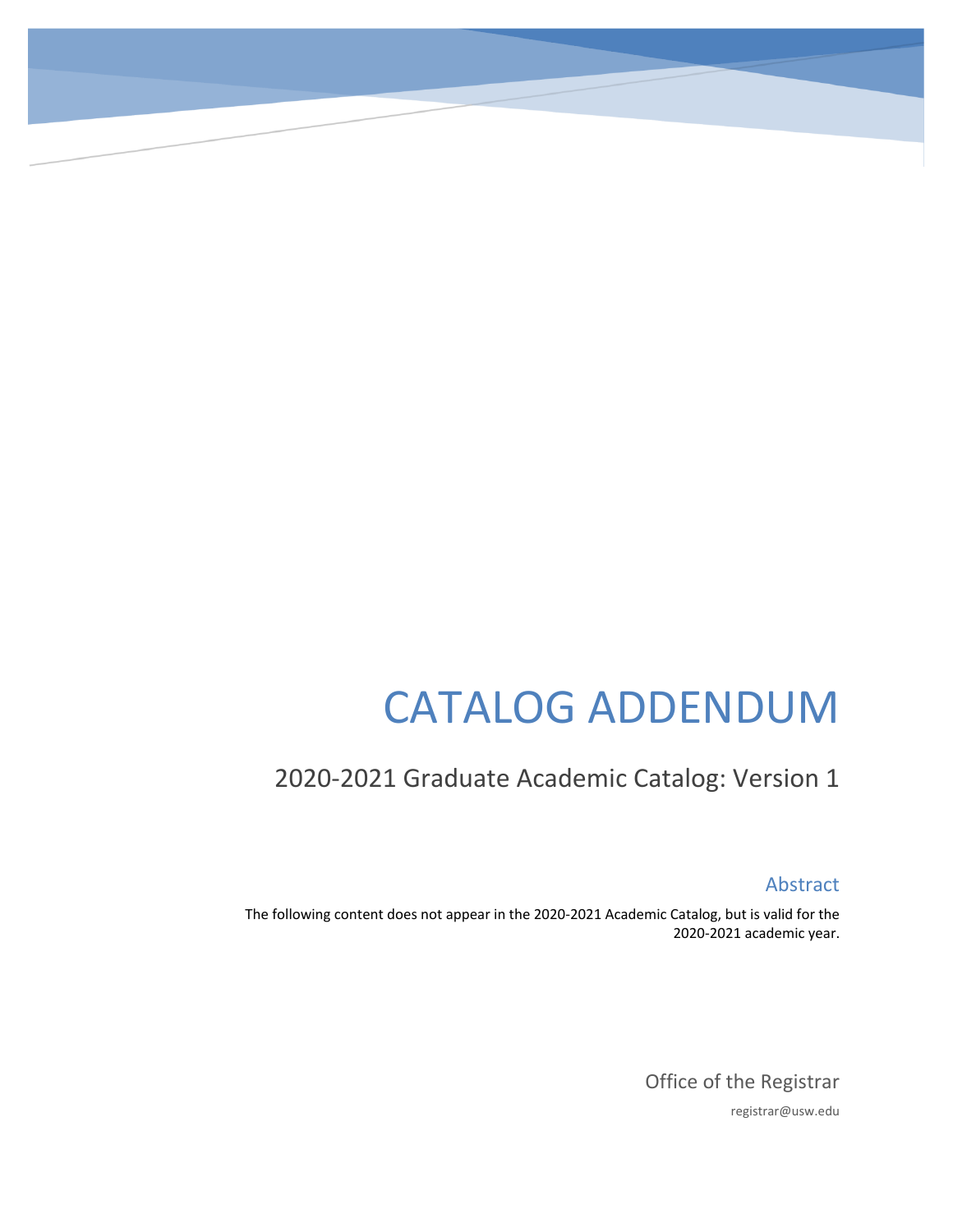# CONTENTS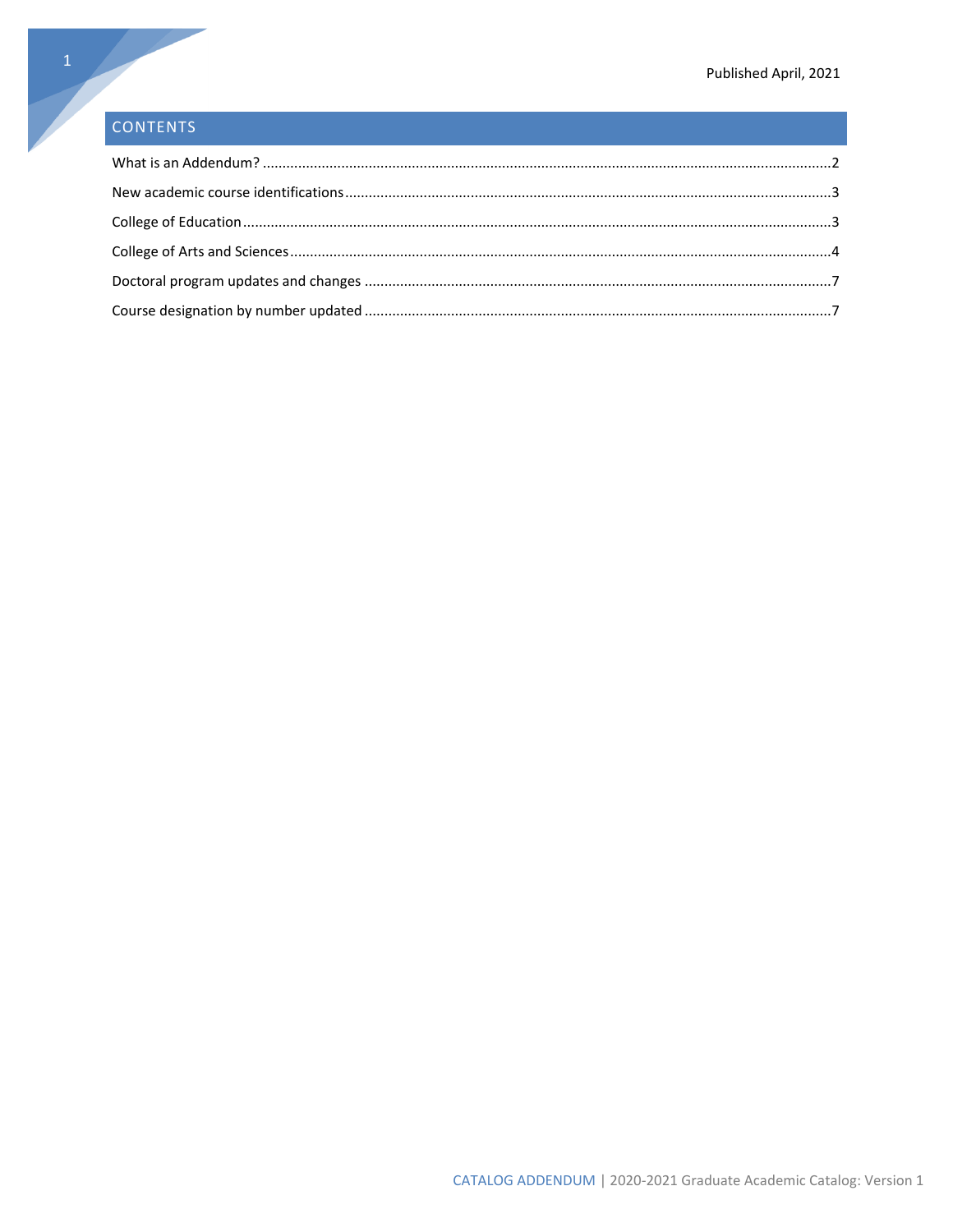# <span id="page-2-0"></span>WHAT IS AN ADDENDUM?

University of the Southwest (USW) publishes a full Catalog every year. The Addendum contains important information that has been updated throughout the past year.

The following question and answer section is designed to respond to common questions about how to use this important document. As always, it is recommended that students seek the guidance of counselors for course, program and transfer planning. In this way, you will be able to access all the most up-to-date information available.

Q. Why do we have an Addendum?

A. USW is constantly updating curriculum, program requirements, institutional information and policies. It is important to have a print and web document that helps students and staff locate all of these changes.

Q. How do I use the Addendum?

A. The Addendum is to be used alongside the 2020-2021 academic catalog, not in isolation. Check your program and course of interest to see if there have been any changes. Meet with your counselor if you have questions about how these changes affect your academic plan.

Q. Does the Addendum supersede the Catalog?

A. The Addendum is just that: an addition to the 2020-2021 Academic Catalog. Whatever is listed in the Addendum in terms of new courses and/or new program requirements does supersede what is in the Catalog. However, in terms of Catalog rights, if you began a program in Fall 2020 or Spring 2021, you will be able to adhere to the requirements listed in the 2020-2021 Catalog as long as you have no break in enrollment until the time of your completion. Once again, if you have questions about programs and courses, see a counselor.

Q. Where can I find the Addendum?

A. The Addendum is on the web and can be accessed from Office of the Registrar site at [www.usw.edu.](http://www.usw.edu/)

We hope this document will be helpful to you. It has been prepared as carefully as possible to include all information available as of April, 2021. University of the Southwest reserves the right to make changes as needs require, and to change, without notice, any of the information, requirements, and regulations in the Course Catalog and the Catalog Addendum. If you have questions about the content or any other part of this document, please contact the Office of the Registrar at 575-492-2126 or registrar@usw.edu.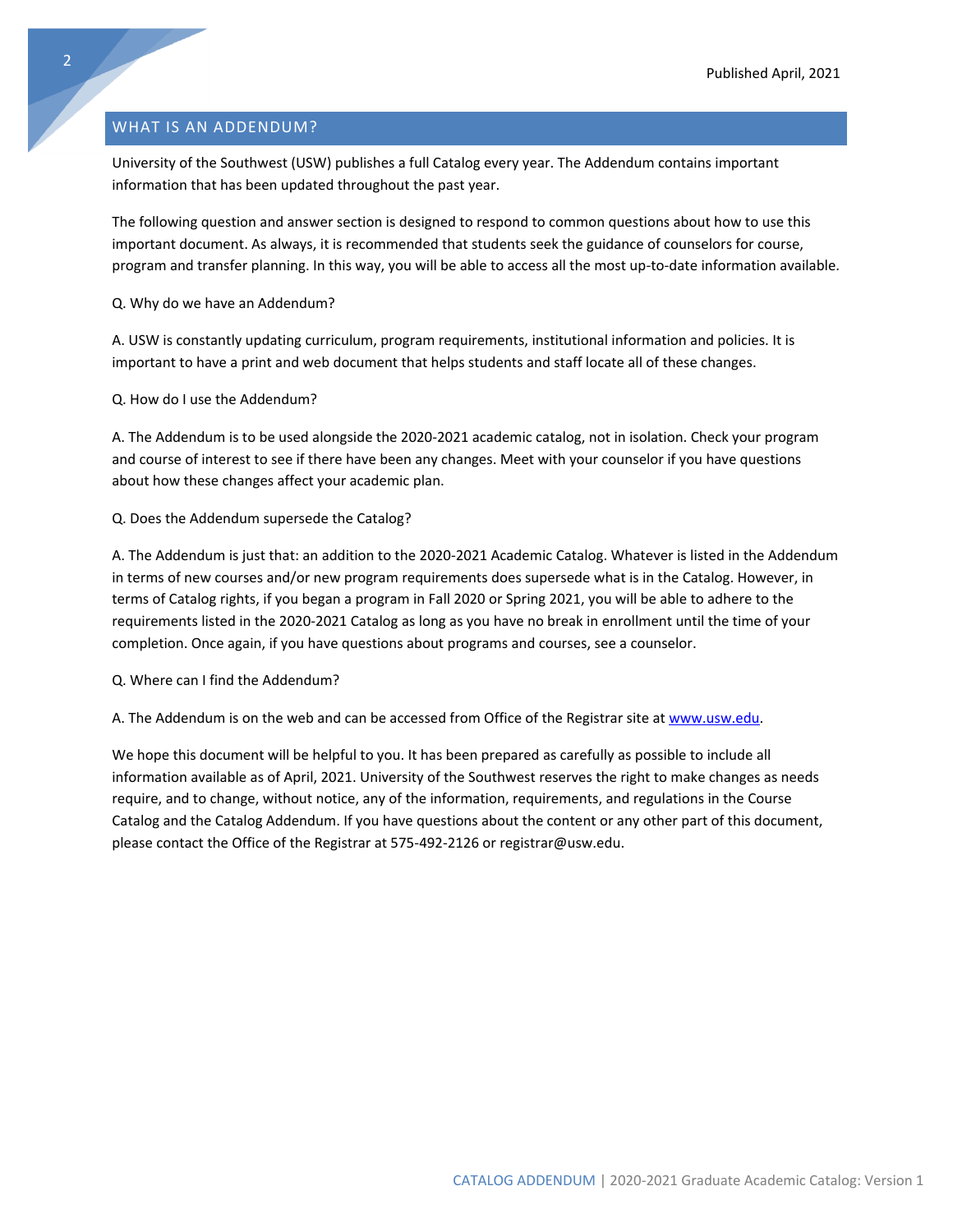# <span id="page-3-0"></span>NEW ACADEMIC COURSE IDENTIFICATIONS

STEM - Science, Technology, Engineering, and Math MED - Medical Sciences

# <span id="page-3-1"></span>COLLEGE OF EDUCATION

New Doctoral Program and courses added.

## STEM EDUCATION

The Doctor of Education (EdD) in science, technology, engineering, and math (STEM) Education specialization is designed for STEM educators who seek to enhance their knowledge related to STEM education, and engage in and learn about action research related to STEM teaching and learning. Individuals who work in STEM fields in higher education may also find the program of value. The candidates will take 30 credits of core coursework, 6 credits of research preparation coursework, 12 credits of STEM coursework, and 12 credits of dissertation coursework. Graduates of the program can assume the positions as university faculty, instructional leaders in the public schools, curriculum development specialists, and assessment specialists.

STEM 8103 Policy Analysis and Ethics in Education (3 credit hours) The course covers the interactions of diversity, equity, policy, and social justice as related to science education. It also explores the diverse perspectives on purposes/scope of science education. It addresses the consequences for diversity, equity, access, social justice, empowerment, and educational policy.

STEM 8203 - Learning Theory and Classical Research in STEM Education (3 credit hours) The course includes the theories and classical research in educational fields of science, technology, engineering and mathematics.

STEM 8303 - Nature of Inquiry in STEM Education (3 credit hours) The course involves the topics on teaching/learning/teacher education through evaluation of national teaching standards, current research, and current cognitive theories of learning in educational fields of science, technology, engineering and mathematics.

STEM 8403 - Current Issues and Trends in STEM Education (3 credit hours) The course discusses the current issues and trends in STEM education to emphasize the importance of the findings and recommendations from past research reports and spark new thinking and action by researchers, policy leaders, community partners, and other stakeholders.

#### MASTER OF SCIENCE IN EDUCATION

New course added.

EDSC-5303 - Educational Research and Academic Writing (3 credit hours) This course is an overview of research involving locating, analyzing, evaluation, and educational research. Studies in current issues in education, development of skills in data collection and evaluation, and direct application to educational problems and decisions are included.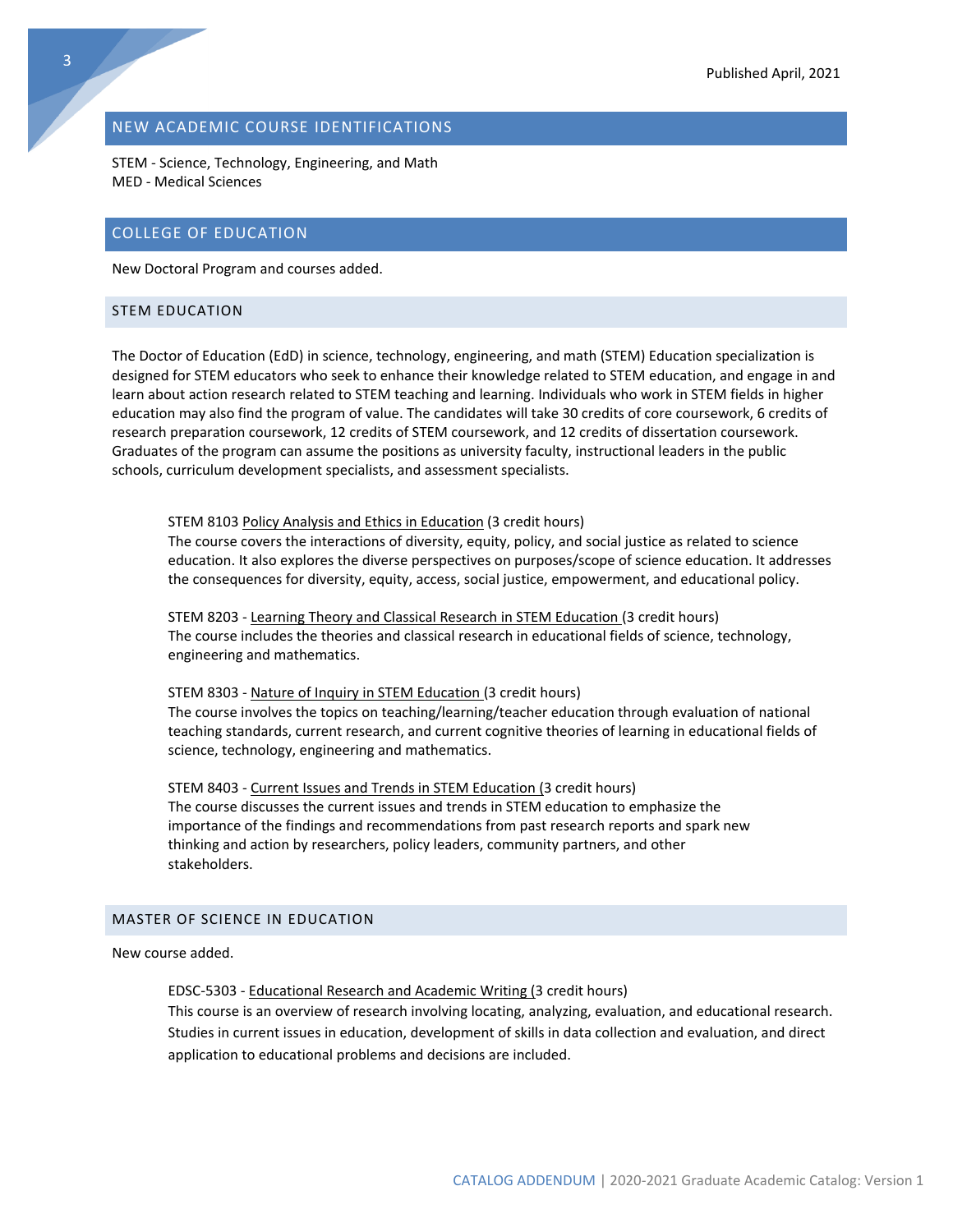# <span id="page-4-0"></span>COLLEGE OF ARTS AND SCIENCES

#### BACHELOR OF SCIENCE

New courses and updated course descriptions.

#### CRJ 4303- Criminal Justice Administration (3 credit hours)

Study of organizational and administrative theory and its application to criminal justice organizations. Provides an overview of problems faced by managers of justicerelated agencies, including law enforcement, courts and corrections. Prerequisites: CRJ 1303 & /CRJ 1403 Offered: Spring of Even Years.

#### CRJ-4543 Constitutional Law (3 credit hours)

This course focuses on the intersection and application of the U.S. Constitution and the evolution of those applications as guided by the appeal process and landmark case decisions. Prerequisite: CRJ 1303 and CRJ 2343

#### CRJ-4553 White Collar Crime (3 credit hours)

This course examines theories and scope dominant in the field of white-collar crime. These examinations will include the structural foundation of occupational political and organizational/corporate crimes as compared to predatory crimes. Multi-level criminal and social and political responses along with forms of interventions will also be addressed. Prerequisite: CRJ 2213 & 3313

#### CRJ-4563 Public Information & Civic Communications (3 credit hours)

This course focuses on the fundamental communication principles for building trust and public engagement with both the community and public agency. Prerequisite: CRJ 1303 & CRJ 3343

#### CRJ-4603 Gender and Criminal Justice (3 credit hours)

This course provides an overview of issues surrounding women and crime: as offenders, victims, and criminal justice professional. Students will analyze changing social views of women and women's roles, and the impact of feminism and affirmative action policies. Topics will include theories of female crime; the implications of social class and race in female offending; the manner women are processed through the criminal justice system; patterns of female victimization and the impact on their professional roles within criminal justice. Prerequisite: CRJ 1303 & CRJ 3343

#### CRJ-4613 Comparative Justice (3 credit hours)

The aim of this course encompasses the study of criminal justice practices within societies other than the United States. An emphasis is placed on different concepts of criminal justice administration within the respective global regions as related to illegal behavior management effectiveness within those systems. Prerequisite: CRJ 1303 and CRJ 2203

CRJ-4633 Terrorism & Counterterrorism (3 credit hours)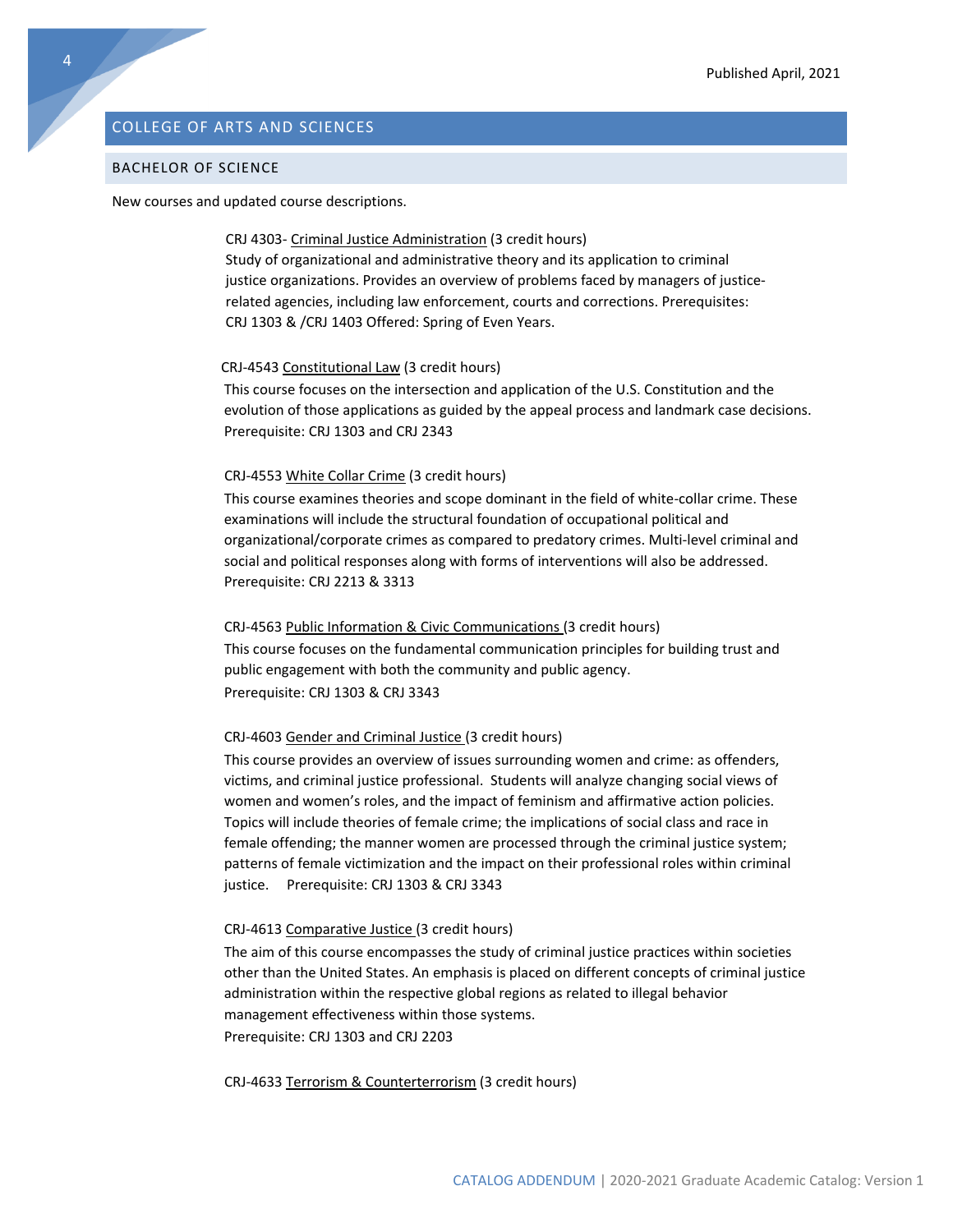This course examines the indigenous and external sources of domestic and foreign terrorism. The focus remains confined to the implied objectives, strategy operations, and tactics dedicated to the countermeasure responses and foreign policy practices. Prerequisite: CRJ 1303 and CRJ 3333

# CLINICAL MENTAL HEALTH COUNSELING UPDATES

The Master of Science in Clinical Mental Health Counseling at USW offers a 60-hour fully online program that prepares students to work in human service settings. The program is accredited by the Council for Accreditation of Counseling and Related Educational Programs (CACREP) and is designed to meet, and in some instances exceed, professional licensing requirements in many states. It is the individual student's responsibility to determine the licensure requirements for his/her own state.

USW's CMHC program faculty are passionate about training professional counselors. The online environment provides learning opportunities for traditional and nontraditional students through a rigorous program of study that stresses education, multicultural competence, advocacy, and service to others. Required individual field experiences qualify graduates for a number of positions in a broad range of mental health helping agencies.

#### *Specialized Accreditation - CACREP for Clinical Mental Health Counseling graduate program*

#### COUN-5833 Practicum I (3 credit hours)

This 3 hours course, in combination of COUN 5833C Practicum-Counseling, consists of at least 100 clock hours of counseling experience in a mental health counseling setting under direct supervision over a 16-week period. The focus is on integrating and applying theory and skills learned in prior coursework. Placement sites and site supervisors must be approved by the Program Director and Practicum and Internship Coordinator.

#### COUN-5933 Practicum II (3 credit hours)

This 3 hours course consists at least 50 clock hours of counseling experience in a mental health counseling setting under direct supervision of a licensed site supervisor and university faculty member. The focus is on integrating and applying theory and skills learned in prior coursework. Placement sites and site supervisors must be approved by the Program Director and Practicum and Internship Coordinator.

## MASTER OF SCIENCE

New Program and courses added.

The M.S. in Medical Sciences program requires successful completion of 36 credit hours coursework online typically within one academic year. Some students enter this program with the goal of gaining admission to medical school, but others find different healthcare career paths more suitable. After accomplishing the program requirements, they will have a marketable master's degree with opportunities in viable healthcare fields such as: physician assistant, dentistry, nursing, podiatry, optometry, chiropractic, pharmacy school or pharmaceutical industry.

#### MED-5473 Medical Microbiology (3 credit hours)

The course is designed to understand the overall characteristics of major group pathogens and pathogenesis. Emphasis is given to medically important bacteria, viruses, fungi, and parasites. In general, the course covers the aseptic techniques, controlling microbes,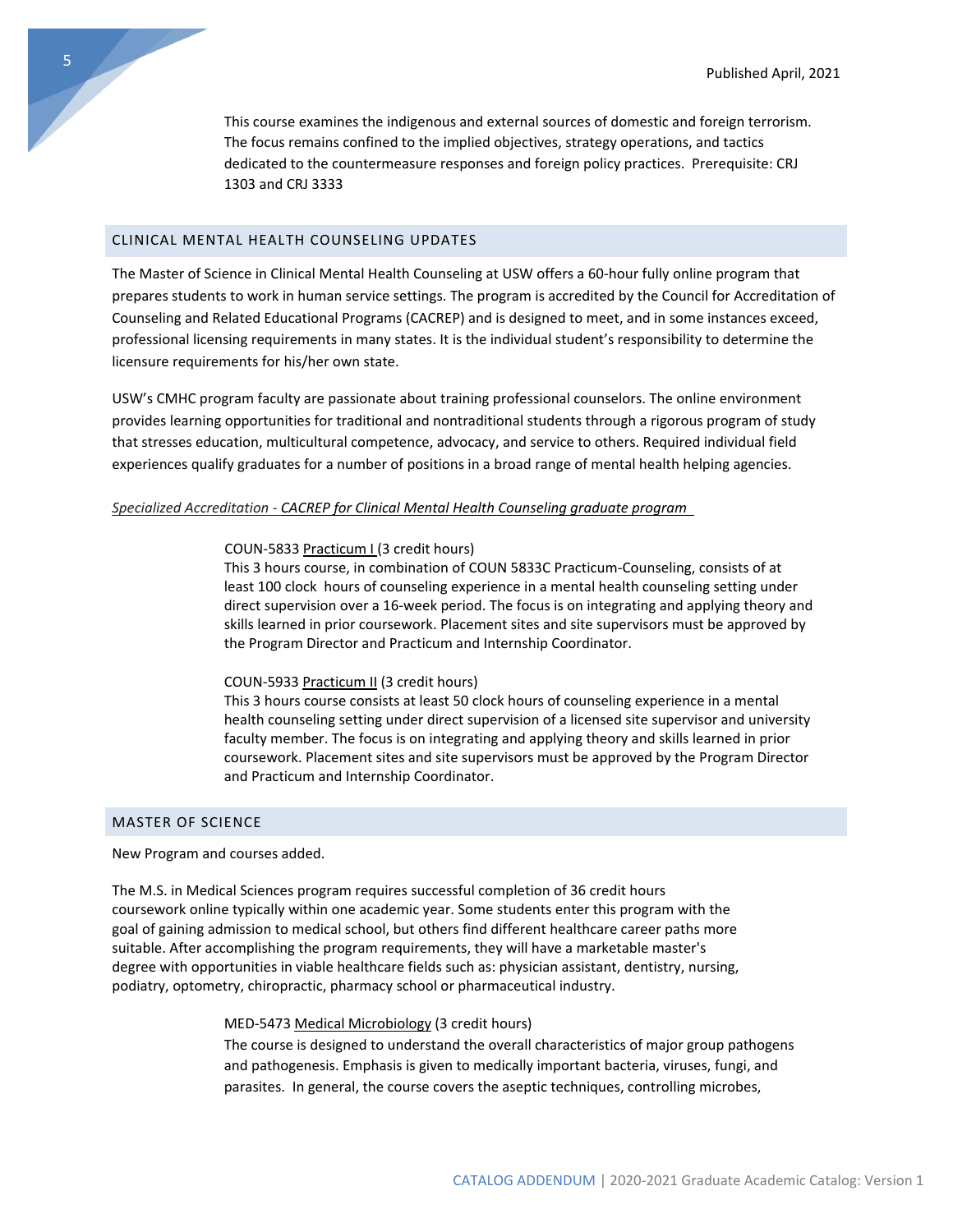microbial genetics, metabolism, taxonomy, vaccines, and host-pathogen interactions, diagnosis of infectious diseases, epidemiology, and prevention strategy.

#### MED-5503 Advanced Biochemistry (3 credit hours)

The course covers structure and function of major biomolecules, organization and regulation of metabolic pathways. Special emphasis on eukaryotic systems and the biochemical basis of human disease.

#### MED-5513 Human Physiology (3 credit hours)

The course presents a concise introduction to the study of human physiology from a perspective of the function of various human organ systems with an emphasis on understanding important concepts and their correlation to the practice of clinical medicine. Major topics include an introduction of basic physiological principles in homeostasis, followed by cell-to-system physiological principles for the musculoskeletal system, cardiovascular system, pulmonary system, renal system, and endocrine and reproductive systems. Archived lectures are primarily focused on normal physiological function, with introductory topics covering selected clinical dysfunction to emphasis fundamentals.

#### MED-6003 Medical Terminology (3 credit hours)

This course helps understand healthcare professionals' specialized language and get familiar with a high-level overview of medical terms. The course deals with the accurate description of human body illnesses, diagnosis, clinical procedures, anatomical structures, physiological processes, and pharmacology. We cover the pattern of formation of words and their interpretation; terminology associated with specific disorders, systems, and procedures; abbreviation, pronunciation, and spelling of the vocabularies; and meaning of the term related to specialty, diagnosis, treatment, and pathology.

#### MED-6073 Fundamental Pharmacology (3 credit hours)

This course emphasizes a fundamental understanding of the principles of pharmacology that govern the interaction between drugs and xenobiotics and humans and their relationship to modern medical diagnostics and therapeutics. The course features topics such as pharmacologic terminology, the underlying concepts of pharmacokinetics, qualitative and quantitative descriptions of drug actions (pharmacodynamics), an introduction to toxicology and the methods used to reduce levels of hazardous substances within the body, the treatment of infectious diseases, immunopharmacology and cancer, examples of drugs that target the autonomic nervous system, the actions of anticoagulants, platelet inhibitors and thrombolytics and their relevance to hematology, gastrointestinal and endocrine pharmacology. The course develops a broad and thorough understanding of the principles of pharmacology and the types of interactions of various drugs that influence and control the functioning of normal cells, tissues and organs and an understanding of how various drugs are used in disease therapeutics.

#### MED-6103 Immunology (3 credit hours)

This course emphasizes a fundamental understanding of immunology principles that govern the interaction between pathogens and humans, and their relationship to modern medical diagnostics and therapeutics. The course covers the various components of innate and adaptive immunity, their development, immune response mechanisms, specific roles against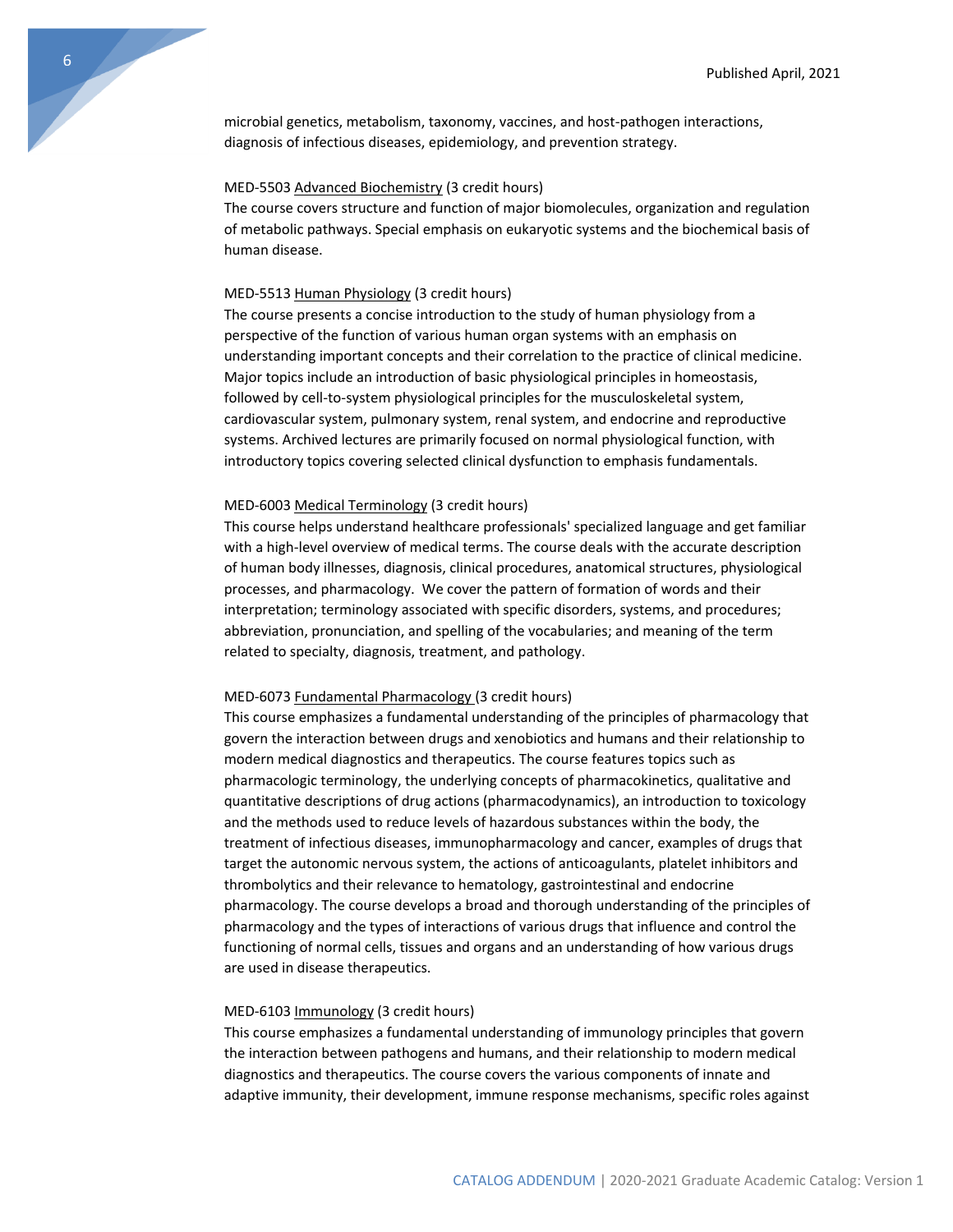bacterial, viral, fungal, and parasitic infections. The course also covers transplantation immunology, hypersensitivity, tolerance, and autoimmune disorders.

#### MED-6173 Introduction to Pathology of Disease (3 credit hours)

This course emphasizes a fundamental understanding of the principles of pathology and focuses on both basic pathophysiology and important pathologic processes in specific organ systems. The course features topics such as cell injury and cell death, inflammation, tissue damage and repair, neoplasia, cardiovascular pathology, endocrine pathology, hematopoietic pathology and the nervous system. The course develops a broad and thorough understanding of the principles of human pathology and identifies the major pathological conditions that perturb the functioning of normal cells, tissues and organs.

#### MED-6203 Epidemiology (3 credit hours)

Epidemiology is the study of the distribution and determinants of health and disease in different human populations and the application of methods to improve disease outcomes. The course covers the following topics: basic principles of epidemiology; measures of disease frequency; epidemiologic study designs: experimental and observational; bias; confounding; outbreak investigations; screening; causality; and ethical issues in epidemiologic research.

#### MED-6273 Basic Neuroscience (3 credit hours)

The course is designed to examine the fundamental aspects of neuroscience that are critical to understanding the cellular mechanisms relevant to human health and disease that form part of the foundation of modern medical practice. This course emphasizes a fundamental understanding of the principles of the neurosciences and their relationship to medicine and includes topics such as basic neuronanatomy and the structure and function of neural networks; nerve cells and their intracellular processes, comparison of the central and peripheral nervous system, the mechanisms by which neurons process signals physiologically and electrochemically and the pathways by which signals are processed by the dendrites, somas and axons and how neurotransmitters and electrical signals are used to propagate signals in a neuron and how these activities are altered by disease

# <span id="page-7-0"></span>DOCTORAL PROGRAM UPDATES AND CHANGES

Students enrolled in the Doctorate programs need to demonstrate progress toward completing dissertation requirements within each dissertation course and will be limited to no more than six attempts at each before they are withdrawn from the program for a lack of academic progress. Students withdrawn for a lack of academic progress will need to re-apply to the program in order to be reconstituted as active students before continuing with the Doctorate program

Students conducting research or data collection must submit for IRB approval prior to collection. Once granted, IRB approval will be valid for 1 year and is contingent on active registration. Students are not considered active researchers or authorized to collect data for the University if not enrolled.

# <span id="page-7-1"></span>COURSE DESIGNATION BY NUMBER UPDATED

#### GRADUATE LEVEL

Digit One – Level of Offering